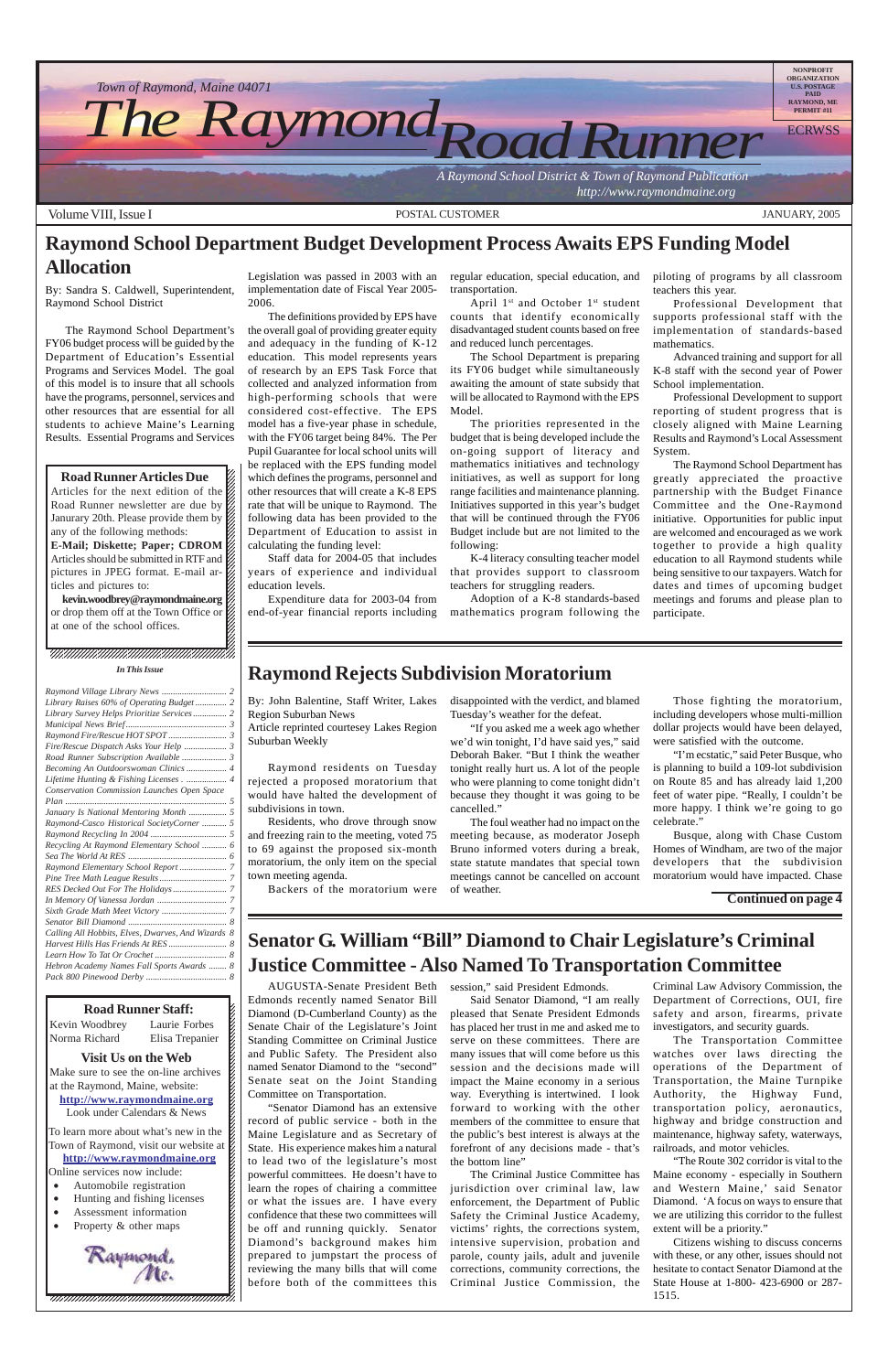| January 2005<br><b>Events and Meeting Schedule</b>                                                                         |                                                                                                                                                                            |                                                                                                                                       |                                                                                                                                                     |                                                                                             |                                                                                            |                                                                     |
|----------------------------------------------------------------------------------------------------------------------------|----------------------------------------------------------------------------------------------------------------------------------------------------------------------------|---------------------------------------------------------------------------------------------------------------------------------------|-----------------------------------------------------------------------------------------------------------------------------------------------------|---------------------------------------------------------------------------------------------|--------------------------------------------------------------------------------------------|---------------------------------------------------------------------|
| <b>SUNDAY</b>                                                                                                              | <b>MONDAY</b>                                                                                                                                                              | <b>TUESDAY</b>                                                                                                                        | <b>WEDNESDAY</b>                                                                                                                                    | <b>THURSDAY</b>                                                                             | <b>FRIDAY</b>                                                                              | <b>SATURDAY</b>                                                     |
| FB=Fire Barn<br><b>JS=Jordan-Small</b><br><b>KC=Kokatosi Campgnd</b><br>PS=Public Safety Bldg.<br>RE=Raymond<br>Elementary | <b>SG=Sheri Gagnon</b><br>TG=Town Garage RT85<br><b>TH=Town Hall</b><br><b>VL</b> =Village Library<br>VC=Village Church<br>VT=Village Tennis<br><b>MB</b> =Modular at JSMS |                                                                                                                                       |                                                                                                                                                     |                                                                                             |                                                                                            | 1<br><b>TOWN OFFICE</b><br><b>CLOSED</b><br><b>NEW YEARS DAY</b>    |
| $\overline{2}$                                                                                                             | 3<br>10:00AM VL<br><b>Babytime</b>                                                                                                                                         | 4<br><b>JSMS Basketball</b><br>B-Team<br><b>6:30PM VC</b><br>Troop 800 Meeting<br>7:00PM TH<br>Selectmen Meeting                      | 5<br>10:00AM VL<br>Toddlertime<br>10:45AM VL<br>Preschool Storytime<br>7:00PM JS<br>School Board                                                    | 6<br><b>JSMS Basketball</b><br>A-Team<br><b>6:30PM KC</b><br>Lions Club Meeting             | $\overline{7}$                                                                             | 8                                                                   |
| $\mathbf{9}$                                                                                                               | 10<br>10:00AM VL<br>Babytime<br><b>JSMS Basketball</b><br>A-Team<br>7:00PM TH<br>Selectmen/Budget<br><b>Committee Meeting</b>                                              | 11<br>6:30PM VC<br>Troop 800 Meeting<br><b>JSMS Basketball</b><br><b>B-Team</b><br>6:30PM RE<br><b>PTA Meeting</b>                    | 12<br><b>10:00AM VL</b><br>Toddlertime<br>10:45AM VL<br>Preschool Storytime<br>11:30 JS<br>Early Release Day                                        | 13<br>7:00PM TH<br>Selectmen/Budget<br><b>Committee Meeting</b>                             | 14                                                                                         | 15                                                                  |
| 16                                                                                                                         | 17<br><b>Martin Luther King Day</b><br><b>NO SCHOOL</b><br>10:00AM VL<br><b>Babytime</b>                                                                                   | 18<br>3:00PM TH<br>Planning Board Deadline<br>for February<br><b>6:30PM VC</b><br>Troop 800 Meeting<br>7:00PM TH<br>Selectmen Meeting | 19<br>10:00AM VL<br>Toddlertime<br>10:45AM VL<br>Preschool Storytime<br><b>JSMS Basketball</b><br><b>B-Team</b><br><b>7:00PM JS</b><br>School Board | 20<br><b>Road Runner</b><br>Deadline for February<br><b>6:30PM KC</b><br>Lions Club Meeting | 21<br>9:00AM VL<br><b>Library Board Meeting</b><br><b>JSMS Basketball</b><br><b>B-Team</b> | 22<br>1:00-3:00PM TG<br>Rabies Clinic                               |
| 23                                                                                                                         | 24<br>10:00AM VL<br><b>Babytime</b>                                                                                                                                        | 25<br><b>JSMS Basketball</b><br><b>B-Team</b><br><b>6:30PM VC</b><br>Troop 800 Meeting                                                | 26<br>10:00AM VL<br>Toddlertime<br>10:45AM VL<br>Preschool Storytime<br>7:00PM TH<br>Conservation<br>Commission                                     | 27<br><b>JSMS Basketball</b><br>A-Team                                                      | 28                                                                                         | 29<br>12:00PM TH<br>Zoning Board of Appeals<br>Deadline for January |
| 30                                                                                                                         | 31<br>10:00AM VL<br>Babytime<br><b>6:00PM RE</b><br><b>Cub Scout Pack Meeting</b><br>7:00PM TH<br>Zoning Board of Appeals                                                  | 1<br>7:00PM TH<br>Selectmen Meeting                                                                                                   | $\overline{2}$<br>10:00AM VL<br>Toddlertime<br>10:45AM VL<br>Preschool Storytime                                                                    | 3<br><b>6:30PM KC</b><br>Lions Club Meeting                                                 | 4                                                                                          | 5                                                                   |

### **Schedule**

The library will be closed Monday, January 17, in celebration of Martin Luther King, Jr. Day. We would like to remind all patrons that if school is delayed or cancelled, there is no storytime; however, the library may be open. Be sure to call ahead, especially during the winter months.

#### **Book Group**

January is Reader's Choice month – so we look forward to hearing about favorite books read during the past year. Everyone is invited to come and share and hear about the new books others have enjoyed. There will also be a discussion concerning the books chosen for the next 5 or 6 months. Be sure to attend and have some input into this decision. January's meeting is Wednesday, January 26, at 7pm at the library.

#### **Addition to the Library Collection**

We thank the Hawthorne Association which has donated the Nathaniel Hawthorne audio collection to the library. These five unabridged compact discs feature "Twenty Days with Julian and Little Bunny," plus other selected stories.

### **Raymond Village Library News**

#### **Donations**

Now that the holidays are behind us, and we need to make room for the new books and other media received as gifts, please remember that your library can use your gently used books, audio books, videos and DVDs. You don't have to wait until spring; whenever you have some used media to give away, please remember your library.

Library hours are Sunday, Monday and Wednesday, 10am to 7pm.

#### **Thank you**

The Annual Bake Sale was a wonderful success. Many thanks to those who participated, either by donating the fabulous food which was so festively packaged and displayed, or by all the wonderful people who purchased and enjoyed the yummy food.

We especially wish to thank those dedicated persons who helped by spending part of their Sunday working at the Bake Sale.

## **Library Survey Helps Prioritize Services**

The Raymond Village Library's Planning Committee thanks the 101 survey respondents for their feedback about current services and programming. Along with doing community data research, contacting other organizations for input and holding a focus group, the survey results have helped the Committee determine two primary goals for library services.

The first service priority is maintaining Current Topics and Titles: making sure the collection is up to date with patron wants and needs. The second service focus is on Lifelong Learning: helping to address the desire for personal growth and development. Lifelong Learning services offer a range of programs for all ages, children to senior citizens, and are based on public interest. Continued partnerships with organizations and schools, as well as providing community resource information, remain as important goals.

Space and funding considerations are crucial in the planning process. With these factors in mind, the Planning Committee will be working on specific service goals over the next few months and welcomes continued community input. Please stop by, call, or e-mail the library with your suggestions or comments.

The Annual Library Appeal is now under way, and every contribution helps to achieve this year's goal of \$15,000. Other annual fundraisers, including book sales, a plant sale, a murder mystery dinner and holiday bake sale, are coordinated by volunteers and bring in approximately \$8,000. The town's contribution for this year is \$23,400. Even with all this fundraising, some grant funding and generous community contributions, the library has been operating at a deficit of several thousand dollars per year for the past few years.

Of the library's \$55,000 budget, \$41,600 is budgeted for collection development and staff expenses,

which actually falls a bit short of complying with Maine's standards for public libraries. This leaves a necessary \$13,840 to pay for fixed costs such as utilities, supplies and maintenance. The recent survey results indicate high satisfaction with the staff and service and general satisfaction with current hours. With rising costs and the community growing, more demands will be placed on the library in the coming years, so reliable funding will be necessary to avoid cutting back on hours and books.

Thank you for your continued support through donations of time, books, audios, videos, attending our fundraisers and helping us reach our Annual Appeal goal.



### **Library Raises 60% of Operating Budget**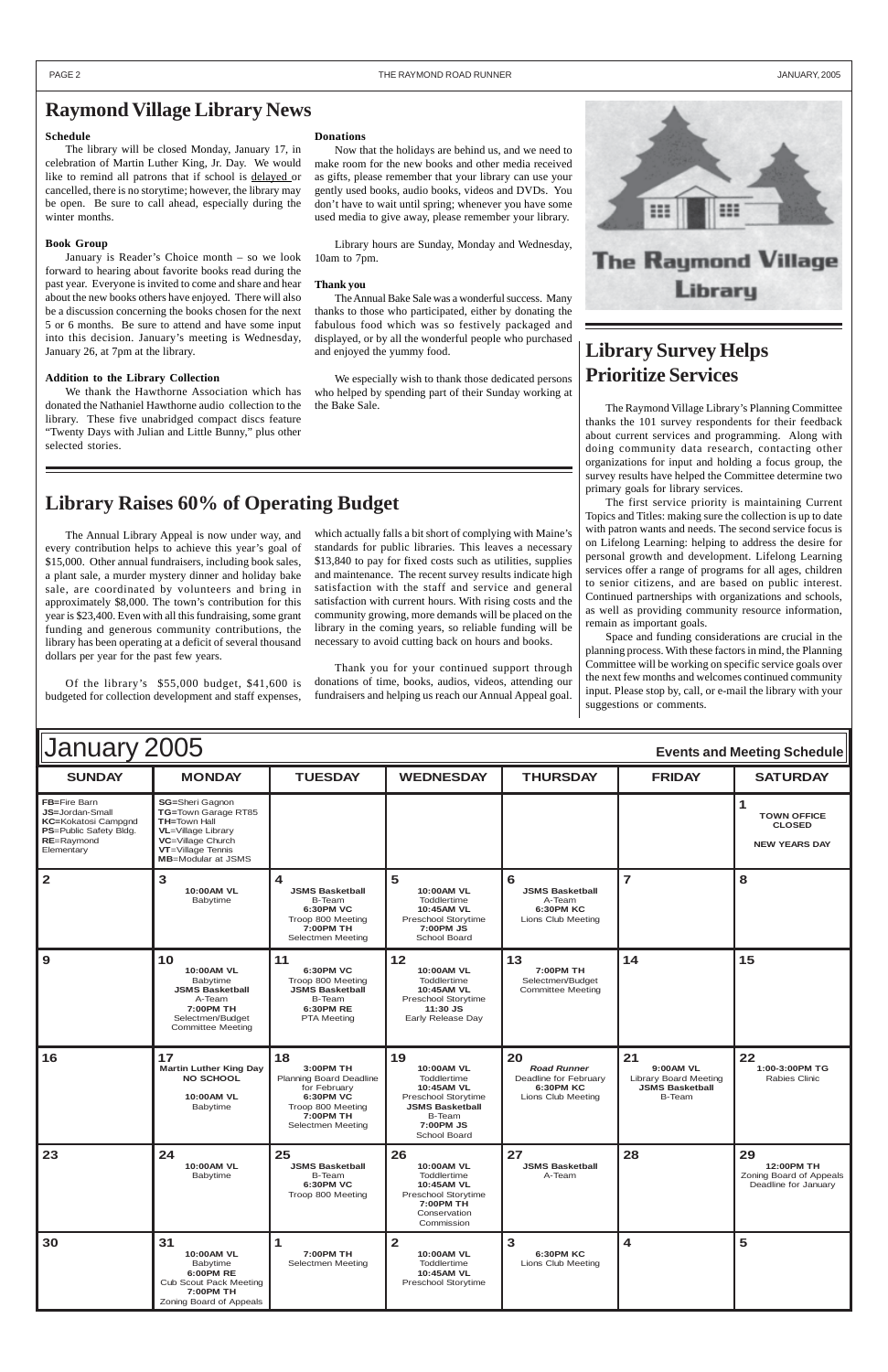By: Don Willard, Town Manager

The Raymond Board of Selectmen took the following actions in December 2004.

- 1. Conducted a Special Town Meeting on December 7, 2004, to allow the voters to consider the enactment of a possible moratorium on processing applications for new subdivisions. The ordinance considered failed to pass on a written ballot vote of 69 in favor, 75 opposed.
- 2. Comprehensive Plan Implementation Committee interviews and selection of three citizen representatives. After considering applications from eight interested citizens, the Selectmen appointed John Rand, Wayne Holmquist and Jim Stephenson to this new committee, with Marcia Corradini to serve as an alternate member. A staffing support proposal for the committee was tabled until after the organizational meeting is held
- 3. Consideration of Planning Board representatives to the Comprehensive Plan Implementation Committee - Patrick Clark and Robert O'Neil. The Selectmen voted to appoint the two candidates recommended by the Planning Board.
- 4. Open Space Discussion John Rand, Conservation Commission. Mr. Rand presented an action matrix
- 5. Consideration of Road Names Jack Cooper, Code Enforcement Officer. Bab's Way (Fire Lane 108BB) renamed Moonlight Drive; new road off Gore Road named Autumn Lane; new road off Raymond Hill Road named Mamaw's Grove; and new road off Meadow Road (Rt. 121) named Hemlock Lane.
- 6. Approved Quit Claim deed Map 15, Lot 88 Clarice E. Smith.
- 7. Met in Executive Session to conduct annual Town Manager Performance Review. The Selectmen extended the Town Manager's contract by one year at a salary increase to be at the Consumer Price Index (CPI) annual adjustment level. The CPI index will be established as a part of the 2005-06 budget process. An adjustment will also be made in vehicle stipend to reflect current cost of fuel.
- 8. Authorized Payroll and Treasurer's Warrants for December 7<sup>th</sup> and 21<sup>st</sup>

developed by the members of the Conservation Commission to help begin the process of gathering information to support strategies to achieve the Open Space preservation goals outlined in the new Comprehensive Plan. The Selectmen approved authorizing the sum of \$3000 from the Comprehensive Plan Implementation account to pay for professional planning and related assistance. The initial goal will be to complete the work necessary to draft "Phase One" of a local Open Space Plan for Annual Town Meeting consideration in May 2005.

- Ice on moving water in rivers, streams and brooks is *never* safe
- The thickness of ice on ponds and lakes depends upon water currents, springs, water depth and natural objects such as tree stumps or rocks
- Daily changes in temperature cause the ice to expand and contract which can affect its strength.
- Because of these factors no one can declare any ice to be absolutely "**SAFE**"
- Throw them a buoyant object such as a life ring or float tied to a rope
- If a boat is nearby row out to the victim or push it toward them

### **Municipal News Brief**

*"KEEPING OUR COMMUNITY SAFE THROUGH EDUCATION"*

As you get ready for the New Year, take time to reflect on what you can do to keep you and your family safe. This is the time of year when we gear up for the cold months and activities that go along with it. Though it appears that the snow will be here to stay soon, it is still too early to be sure about the ice. Many of the smaller lakes and ponds have a layer of ice formed. The thickness of the ice is still very thin and not safe for skating, fishing, snowmobiles or four wheelers. Here are a few points to remember and consider about the ice.

#### *What do you do if someone falls through the ice?*

- Act quickly
- **Call 911** for help immediately
- Make sure properly trained and equipped rescue personnel are alerted to respond
- **DO NOT** go out onto the ice. Many times wouldbe rescuers become victims themselves
- **Reach, Throw or Row**
- Extend a branch, pole or ladder to the victim

### **Raymond Fire/Rescue HOT SPOT**

*Here are a few personal safety tips:*

- *Waterlogged clothing makes it difficult to keep your head above the surface of the water*
	- *Always wear a personal floatation device (PFD) during all water activities regardless of water temperature or season*
- *Dress Properly*
	- *Clothing made from man-made fibers does not protect the wearer for long periods of time when wet*
	- *Wool insulates better against the effects of hypothermia when dry or wet*
	- *Keep your head covered – 50% of body heat is lost through the*
	- *head!*

Along with the ice on the lakes, we also get ice on our roads. Remember that bridges freeze first. Give yourself extra time to get where you are going. If you don't need to be on the roads during messy road conditions, please don't. Please keep all driveways, sidewalks and doors clear of snow and ice. This is for your safety as well as ours. Until next month…work safe, play safe, **STAY SAFE!!!**

 Please send any requests or comments to **josh.stevens@raymondmaine.org**

| DATE            |     | <b>TIME LOCATION</b>                             | TYPE OF CALL             |
|-----------------|-----|--------------------------------------------------|--------------------------|
| 11/28/2004 1231 |     | M/A CASCO                                        | SMOKE IN BUILDING        |
|                 |     | 11/28/2004 1239 CROCKETT RD                      | UNPERMITTED FIRE         |
| 11/28/2004 1551 |     | <b>EGYPT RD</b>                                  | <b>LIMBS ON WIRES</b>    |
| 11/28/2004 1847 |     | <b>HOMESTEAD LANE</b>                            | UNRESPONSIVE             |
|                 |     | 11/29/2004 1200 NO. RAYMOND RD                   | ABDOMINAL PAIN           |
|                 |     | 11/29/2004 1232 WEBBS MILLS RD                   | <b>FIRE ALARM</b>        |
| 12/1/2004       |     | 1440 NO. RAYMOND RD                              | <b>MEDICAL EMER.</b>     |
| 12/1/2004       |     | 1454 NO. RAYMOND RD                              | MEDICAL EMER.            |
| 12/2/2004       |     | 750 ROOSEVELT TRL.                               | HAND INJURY              |
| 12/2/2004       |     | 2209 CRANBERRY PD RD                             | AIR WAY PROBLEM          |
| 12/3/2004       |     | 331 M/A CASCO                                    | <b>STRUCTURE FIRE</b>    |
| 12/3/2004       |     | 716 WEBBS MILLS RD                               | VEHICLE CRASH            |
| 12/3/2004       |     | 943 GORE RD                                      | <b>GEN. WEAKNESS</b>     |
| 12/4/2004       |     | 146 ROOSEVELT TRL.                               | POSS. ANKLE FX.          |
| 12/6/2004       |     | 955 BOULDER RD                                   | CHEST PAIN               |
| 12/7/2004       |     | 830 NEW GLOUCESTER                               | STAND-BY                 |
| 12/8/2004       |     | 939 WITH HELD                                    | DIFF. BREATHING          |
| 12/8/2004       |     | 1343 WEBBS MILLS RD                              | <b>DISLCTED SHOULDER</b> |
| 12/8/2004       |     | 1437 MEADOW RD                                   | UNPERMITTED FIRE         |
| 12/9/2004       | 225 | SIBLEY RD                                        | <b>CHEST PAIN</b>        |
|                 |     | 12/12/2004 1052 ROOSEVELTTRL.                    | <b>CARDIAC CALL</b>      |
|                 |     | 12/12/2004 1152 CROCKETT RD                      | <b>WARMING FIRE</b>      |
| 12/15/2004      |     | 844 MEADOW RD                                    | VEHICLE CRASH            |
|                 |     | 12/15/2004 1154 M/A GRAY                         | <b>STRUCTURE FIRE</b>    |
|                 |     | 12/16/2004 1516 NO. RAYMOND RD                   | MEDICAL EMER.            |
| 12/17/2004 1051 |     | TOWER RD                                         | UNKN. MEDICAL            |
|                 |     | 12/19/2004 1345 MEADOW RD                        | UNKN. MEDICAL            |
| 12/20/2004      | 214 | NOTCHED POND RD                                  | <b>VEHICLE CRASH</b>     |
| 12/20/2004      |     | 519 NOTCHED POND RD                              | <b>INJURY FROM FALL</b>  |
| 12/20/2004 1531 |     | <b>WEBBS MILLS RD</b>                            | <b>VEHICLE CRASH</b>     |
|                 |     | 12/21/2004 2033 AUTO AID GRAY                    | POSS. FX. LEG            |
| 12/22/2004      |     | 206 M/A CASCO                                    | <b>STATION COVERAGE</b>  |
| 12/22/2004      | 944 | <b>AUTO AID GRAY</b>                             | <b>INJURY FROM FALL</b>  |
| 12/22/2004 1441 |     | ROOSEVELT TRL.                                   | DIFF. BREATHING          |
|                 |     | 12/23/2004 1512 MURRAY DR                        | <b>FIRE ALARM</b>        |
|                 |     | 12/23/2004 1915 BROWN RD                         | LIMB ON WIRES            |
|                 |     | 12/23/2004 2122 MURCH LANDING RD ELECTRICAL FIRE |                          |
| 12/24/2004      | 36  | ROOSEVELT TRL.                                   | UNPERMITTED FIRE         |
| 12/24/2004      |     | 432 GORE RD                                      | GEN. ILLNESS             |
| 12/24/2004      |     | 908 M/A WINDHAM                                  | <b>KNEE INJURY</b>       |
| 12/24/2004      |     | 944 LEVY LANE                                    | SMOKE ALARM              |
|                 |     | 12/24/2004 2316 M/A CASCO                        | <b>STATION COVERAGE</b>  |
|                 |     | 12/26/2004 1214 OLD COUNTY RD                    | CARDIAC CALL             |
|                 |     | 12/27/2004 1011 ROOSEVELT TRL.                   | <b>GEN. ILLNESS</b>      |
|                 |     | 12/27/2004 1112 BOULDER RD                       | <b>GEN. ILLNESS</b>      |
|                 |     | 12/28/2004 1038 MASS AVE                         | <b>ELECTRICAL FIRE</b>   |
|                 |     | 12/28/2004 1457 SPILLER HILL RD                  | <b>VEHICLE CRASH</b>     |
|                 |     | 12/30/2004 616 LEVY LANE                         | <b>SMOKE ALARM</b>       |
|                 |     | 12/30/2004 1729 M/A WINDHAM                      | DOG BITE                 |
|                 |     | 12/31/2004 251 CRANBERRY PD RD FEMALE IN LABOR   |                          |
| 12/31/2004      |     | 832 MAIN ST.                                     | <b>INVESTIGATION</b>     |
|                 |     | 12/31/2004 1336 RAYMOND HILL RD UNATTENDED FIRE  |                          |

#### Raymond Fire Rescue Log

## **Fire/Rescue Dispatch Asks Your Help**

When you lose your dog or cat, you can call Dispatch for them to notify Don or Tim Alexander, our Animal Control Officers. When you lose your horse, llama, or cow, it's a bit more involved since they won't fit in an animal carrier. The place to call is Dispatch, but more information is necessary in order to rescue your livestock.

We are asking that you fill out a Livestock Location form for Dispatch's use. If you have already filled one out, please review it so that the information is current. The forms can be obtained at Dispatch, Public Safety Building, 1443 Roosevelt Trail; the Town Office; or on line at Raymond's website, www.raymondmaine.org.

These forms are most important in order to better identify the horse(s) running down the road or the llama visiting someone's backyard. It's for the safety of the animal and the person(s) who might hit it with their car.

*Road Runner* **Subscription Available**

For anyone who would like to have the *Road Runner* come to them by First Class mail, the Town Office would be happy to comply with a donation for postage of \$8. Please mail your remittance to the Town Office, Louise Lester, Town Clerk, 401 Webbs Mills Road, Raymond, Maine 04071.

Because bulk rate mail will not be forwarded, this would be a way for any resident living away from Raymond or for those of you who have an address other than Raymond to get the *Road Runner* by mail.

# Pine Tree Waste Winter Pickup Policy

- Pine Tree Waste trucks will run every storm unless the police declare a state of emergency.
- All private roads that are not plowed and/or sanded will not be serviced.
- Any private roads that fail to maintain a safe turn around will not get serviced.
- Any roads that are not passable will not be picked up that week.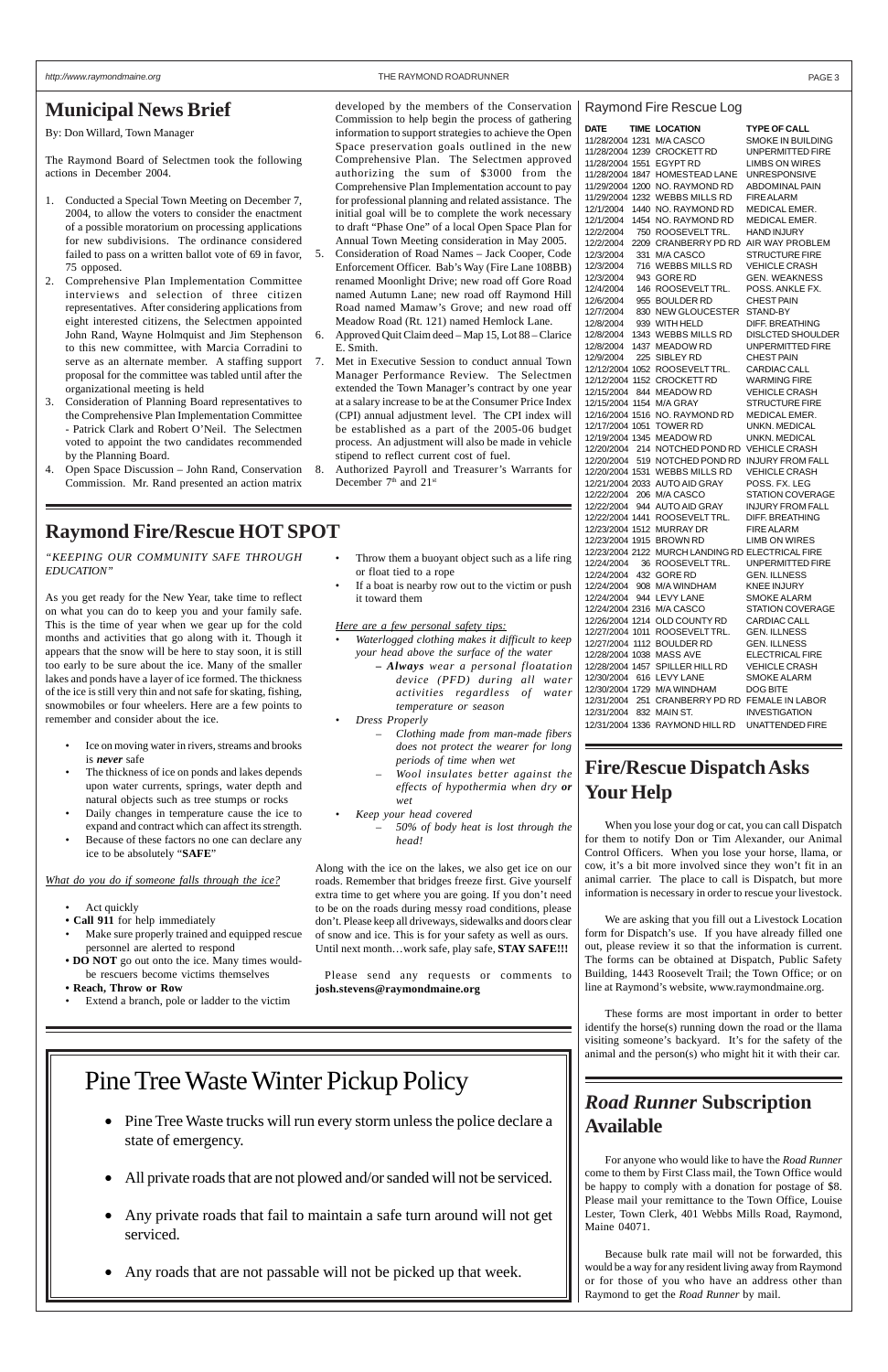is planning to build a 53-lot subdivision on Valley Road in a wooded area close to several existing homes. The development will more than double the amount of homes presently on the Valley Road.

Valley Road residents showed up at the meeting en masse but in the end didn't have the votes needed to enact a moratorium.

"I feel good about the comprehensive plan. I feel good about the Board of Selectmen," said moratorium proponent Glenn Steeves after the vote. "But what we should have had was a moratorium, because it would have given us time to draft new ordinances in line with the comprehensive plan. That's all we were asking for."

The 50 minutes of debate prior to the vote foreshadowed the narrow 75-69 vote. Many questioned the rapid rate of growth in town, while others warned against taking property rights away from longtime homeowners.

"They always say the best investment is land because it's the one thing you can cash in if you need to. To take someone's future away by limiting what they can do with their land just isn't right," said moratorium opponent Charlotte Jewell, the first to speak.

Wayne Holmquist, the last to speak, agreed with Jewell's earlier comments saying moratorium supporters were fundamentally wrong in attempting to take away people's right to sell their land, even for a temporary period of time.

"Land has long been the fundamental measure of

wealth," Holmquist said. "It's extremely wrong for a number of people who have already chosen a spot to live to say they will not now allow other landowners the right to sell their land. You can't legislate your neighbors out of the wealth they have built up over a lifetime. It's fundamentally wrong."

Proponents of the moratorium said the development of the Chase subdivision on Valley Road would pose significant public harm to the surrounding homeowners.

"I'm not against growth, but let's bring it down to something the town can handle," Steeves said. "There's only so much land. It will be developed sooner or later. But once it's used up, it's over. That's it folks."

Valley Road resident Deborah Baker, whose Uncle Theron Hamilton is set to sell an 83-acre parcel to Chase once the Planning Board approves the project, was opposed to the Chase subdivision. Baker argued that ambulance response times to the Valley Road neighborhood are typical about 18 minutes, and this could be a problem for elderly residents moving into the new subdivision.

"There are 44 elderly units to be placed at the bottom of that hill," Baker said. "Think about us and what is best for future residents. We should be planning for the safety of people no matter where they are … Public harm does need to be considered."

With the moratorium's defeat, subdivision applications will continue through the usual review process with the Planning Board.

According to Selectmen Mike Reynolds, a comprehensive plan implementation committee is already being formed and will start meeting in January to begin

### **Continued from page 1**

PAGE 4 THE RAYMOND ROAD RUNNER AND ROAD RUNNER AND ROAD RUNNER AND ROAD RUNNER AND ROAD RUNNER AND A LOAD AND A LOAD TO A LOAD AND A LOAD TO A LOAD AND A LOAD TO A LOAD TO A LOAD OF THE RAYMOND ROAD RUNNER AND A LOAD TO A

### **Raymond Rejects Subdivision Moratorium**

Lifetime hunting and fishing licenses are special licenses available for youngsters five years and under and senior citizens 65 years of age and older, according to Representative John C. Robinson of Raymond. This investment in a lifetime license will allow the holder to fish and/or hunt for their entire life at a reduced cost, regardless of any future change in residency. Furthermore, the revenues generated by the sale of these licenses will be deposited in a special trust fund that will provide long-term financial support for Maine's fish and wildlife.

"Now is a good time to buy your child or grandchild a lifetime license," said Representative Robinson. "They will never have to purchase another one for the rest of their life. That's a tremendous bargain." Under current law a lifetime license issued to a child under six will allow hunting from age 10 through 15. At that time the license holder will then complete a hunter education course and exchange the license for a new lifetime adult hunting license.

The cost for either a hunting, fishing or archery license for those five years of age and under is \$150. For a combination license to hunt and fish the cost is \$250. A fishing, hunting and archery combined license is \$400.

A junior resident license is also available for residents from 6 to 15 years of age. The fee for a junior

## **"Becoming An Outdoors-Woman" Clinics Focus On Winter Skills, Snowmobile Certification**

AUGUSTA, Maine — The Department of Inland Fisheries and Wildlife's (IFW) Becoming an Outdoors-Woman (BOW) program has scheduled the first two of many exciting outdoor programs for 2005. Our workshops are aimed primarily at women 18 years and older who are interested in learning brand new, or honing existing, outdoor skills.

For women that want to become more comfortable in Maine's cold weather woodlands, the Winter Skills Workshop will provide instruction and field practice in several wintertime essential skills. This 2-day workshop will be held at Southern Maine Guide Service in Parsonsfield from Saturday 9am January 15 to Sunday 3pm January 16. Activities will include using, selecting and maintaining snowshoes; building snow shelters; learning wilderness first aid; using map and compass; cooking over an open fire; and planning food and menus for and organizing winter trips. The \$150 fee includes instruction, meals and equipment.

A one-day Snowmobile Certification Workshop will be held in Holden on Saturday February 5, 9am to 3pm. The workshop is aimed at beginners and includes a MDIFW Snowmobile Safety Course Certification, plus hands-on snowmobile operation experience. Classroom

time in the morning will cover proper operation and safety, laws, emergencies, basic map and compass, selfhelp first aid, and conservation/landowner ethics.

After lunch, participants will head out to a nearby course to practice their skills on snowmobiles. The workshop is co-sponsored by the Holden Snowmobile Club. The \$25 fee includes instruction and snacks.

 For more information, contact Emily Jones at 287- 8069, emily.jones@maine.gov or check out the Department web site at http://www.maine.gov/ifw/.



### **RAYMOND RABIES CLINIC**

### **SATURDAY, JANUARY 22, 2005**

**1pm to 3pm at the Public Works Garage Route 85 in East Raymond**

Dr. Jim Stephenson and his staff from Jordan Bay Animal Hospital will be administering the vaccinations. The fee will be **\$10 cash** per dog or cat. They will give you a certificate of Rabies Vaccination, which will be your **only** record of vaccination. For more information, call the Town Office at 655-4742.

> resident lifetime fishing or hunting license is \$300. A combination license for a junior resident to hunt and fish is \$500. The cost of the junior resident lifetime combination fishing, hunting and archery license is \$800.

> Residents from 65 to 69 years of age may apply for a senior resident lifetime fishing or hunting license. The fee for the senior resident lifetime license is \$50 for a person who purchases the license in the year in which that person turns 65 years of age, \$40 for a person who purchases the license in the year in which that person turns 66 years of age, \$30 for a person who purchases the license in the year in which that person turns 67 years of age, \$20 for a person who purchases the license in the year in which that person turns 68 years of age and \$10 for a person who purchases the license in the year in which that person turns 69 years of age. For a person 70 years of age or older, the cost is \$8 for each license. Combination lifetime licenses for fishing and hunting or fishing, hunting and archery are slightly more for each age.

Applications may be obtained through the Inland Fisheries and Wildlife (IF&W) Homepage, http:// www.maine.gov/ifw/

For further information call the Department of Inland Fisheries and Wildlife at 287-8000.

### **Lifetime Hunting & Fishing Licenses — a Gift to Last a Lifetime.**

*Ballot clerks at Tuesday's special town meeting in Raymond prepare to count ballots. Photo by John Balentine, reprinted courtesy of Lakes Region Suburban Weekly*

the process of incoru, 0ting the new comprehensive plan into existing town ordinances.

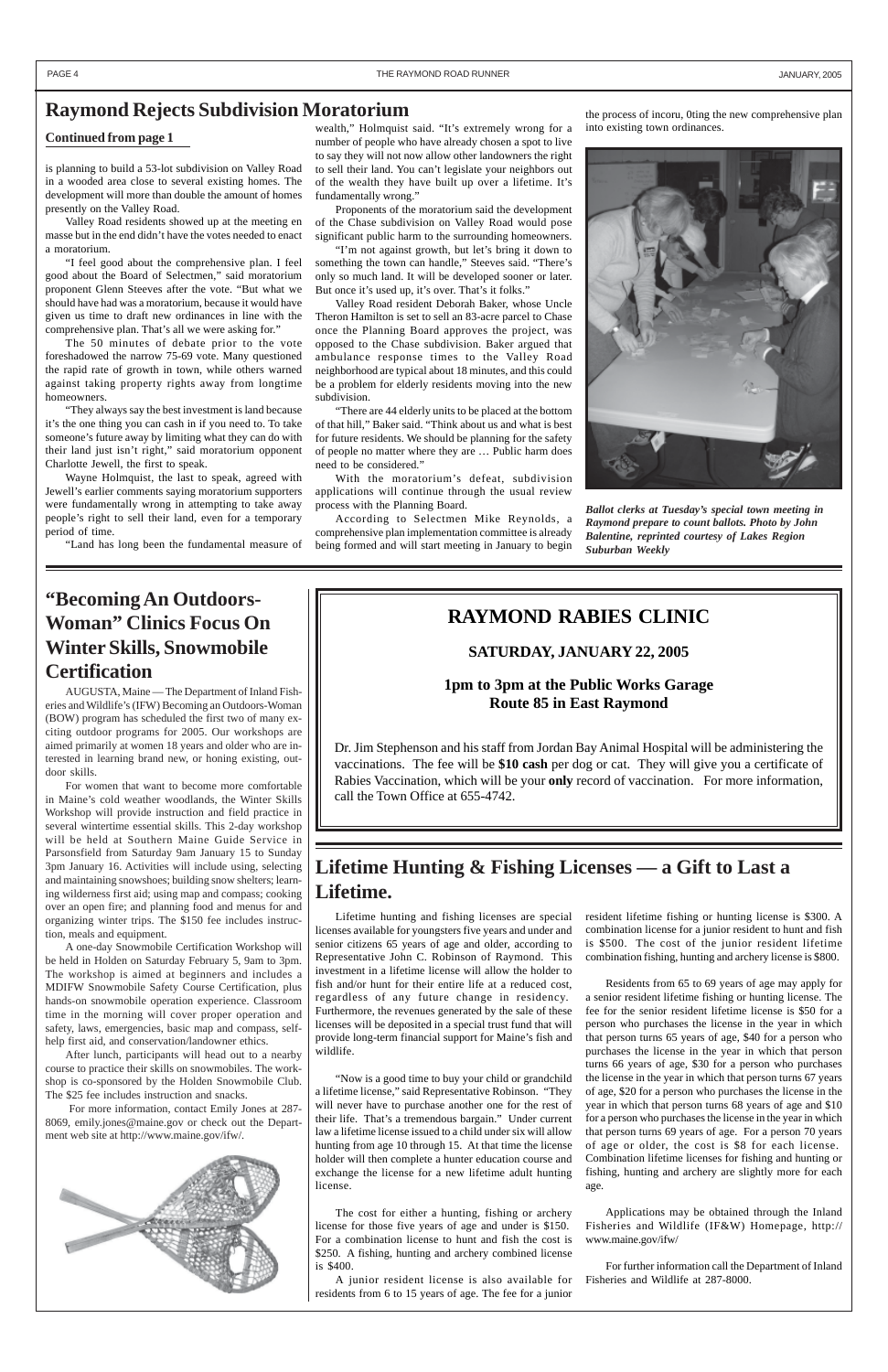Promoting the protection of undeveloped land (open space) has been a mission of the Raymond Conservation Commission since the late 1980s. The new Comprehensive Plan specifically directs the RCC to work with the Selectmen and the Town to prepare an Open Space Plan to preserve prime working forests, trails and recreational resources and natural areas. In response to these interests, on December 21 the Raymond Conservation Commission made a proposal to the Selectmen for completing an Open Space Plan (OSP), which was well received.

Our goal for this winter is to engage Raymond Residents to help develop the following basic elements of the OSP:

• Mapping the larger undeveloped land areas in town (open space resources).

### **Raymond Recycling In 2004**

Kudos to all who participated in Raymond's curbside recycling program this past year. We've seen a slight increase in tonnage from the year before, and the program is running smoothly. We recycled approximately 176 tons through the curbside pick-up program. This represents over 2500 trees saved from paper production, over 100,000 gallons of water saved from pollution, and the energy equivalent of 260,000 kilowatt hours of electricity saved!

The benefits of recycling are amazing. For example, the energy saved from recycling an average-sized glass bottle will power a 60 watt light bulb for over six hours. The same bottle thrown away has no energy value, and becomes a liability as part of the toxic ash that results from burning trash.



Please remember to separate your recyclables in your bins, keeping each material in a separate bag (preferably paper bags). For a guide to recycling materials visit www.raymondmaine.org, then Recycling Committee, then Recycling Guidelines. The mixed paper category includes all sorts of food boxes and milk cartons, even junk mail (I knew there must be some use for that stuff). Just make sure there's no plastic (but envelope windows are OK), or corrugated cardboard, which can go to the drop-off bins.

Let's make a New Year's resolution to recycle as much as possible. With all recycling and composting options available, it is possible to recycle around fifty percent of our trash. This means that your trash can should feel just a little heavier than your recycling bin (due to the weight of the container). Achieving this goal is just a small contribution toward making the world a better place in 2005.

### **Raymond-Casco Historical Society: Question Corner**

Identifying viable tools for protecting priority areas including funding alternatives.

WHAT DON'T WE KNOW ABOUT SEBAGO AREA'S INDIANS?

by Alvin Hamblen Morrison, ethnohistorical anthropologist

Archaeologists have not yet found any Early-Contact Period Indian village sites in the Presumpscot valley, but it is hard to imagine how a place like "Agnagebcoc Towne" (described below) could be so well hidden as to show no trace at all yet. Ethnohistorians are in general agreement that it must be the Presumpscot River which is called the "Ashamahaga River" in an English list of Maine rivers titled *"The Description of the Countrey of Mawooshen."* This document dates from the first decade of the 1600s, and seems most likely to have resulted from debriefing five Indian men who were captured in 1605 from the Maine coast while peacefully visiting Captain George Waymouth, and taken to England. Ashamahaga River is said to *"runneth into the Land two dayes journey: and on the East side there is one Towne called Agnagebcoc, wherein are seventie houses, and two hundred and fortie men, with two Sagamos, the one called Maurmet, the other Casherokenit."* Even if this old description is grossly exaggerated, A-Towne still seems well worth seeking, as the likeliest former headquarters of Sebago-Presumpscot area's Native people.

# **SAND/SALT FOR RAYMOND RESIDENTS**

Will be available beginning Monday, December 8th

Fire Lane 89 on the Plains Road at the Public Works shed

**Monday – Friday from 7:30am to 3pm**

## **ALL ENTRY WILL BE DENIED DURING ICE OR SNOW STORMS**

Public entry into the sand/salt building is prohibited

There is a limit of 2 five-gallon buckets a load

**NO COMMERCIAL USE IS ALLOWED**

January 8th WGME 13 and Rotary Bottle Drive for Mentoring

Shaw's, WGME Channel 13 and the Windham Rotary are teaming up to help raise money for mentoring statewide. The Windham Shaw's is the collection site on January 8th, from 8:30am to 4pm (storm date, January 15th). Along with fundraising to help the Maine Mentoring Partnership support local programs, the goals of the drive are to build relationships with our partnering organizations and to raise awareness about mentoring during National Mentoring Month.

#### **Mentors, we appreciate you!**

Raymond Mentoring Partnership wants to thank all the mentors who have participated in our program since it started 3 ½ years ago. Each of you has contributed to a

### **Conservation Commission Launches Open Space Plan**

### • Identifying how these areas are used and how important they are to the Town.

• Communicating with land owners.

We will be holding workshops in February and March to get public input, in addition to our regular meetings which are open to the public and held in the Portable Classroom the last Wednesday of each month at 7pm.. Through this process and the good support of mapping and planning from the Town Office, our goal is to have a Phase 1 Open Space Plan available for Town Meeting in May 2005. Like our ordinances, we anticipate that modifications can and will be made to the OSP to keep it current with the times. For more information contact John Rand at 655-4277 or jbr@prexar.com.

### **January Is National Mentoring Month**

#### program average of 100 mentoring hours a month during the school year, and those hours make an incredible difference to our young people.

#### **Thank you, Debra Martin!**

Debra, our Program Facilitator at JSMS for the past 2 years, is stepping down from this position as of January. Her efforts in coordinating the Kids 2 Kids mentoring program helped to more than double program participants in its second year. She has played a major role in organizing the many events we have sponsored for the program and the school community.

We have a waiting list of students who would like to have a mentor, so please contact Lori Rand at our mentoring office, 655-8672 ext. 107, for more information about the Raymond Mentoring Partnership.

### **Other January Designations**

January is also National Blood Donor Month, National Hobby Month, Hot Tea Month, National Oatmeal Month, and National Soup Month. The second week of January is "Letter Writing Week," and almost every single day is spoken for, including the 3rd (Sleep Day), the 7th (Old Rock Day),the 10th (Peculiar People Day), the 12th (National Pharmacist Day), the 13th (Blame Someone Else Day), the 14th (Dress Up Your Pet Day), the 19th

(Penguin Awareness Day), the 22nd (Celebration of Life Day), the 23rd (Pie Day), the 24th (School Nurse Day), the 25th (Opposite Day), the 26th (Spouse's Day), the 29th (National Puzzle Day), and the 30th (Escape Day) .

*From http://www.holidayinsights.com/ moreholidays/january.htm*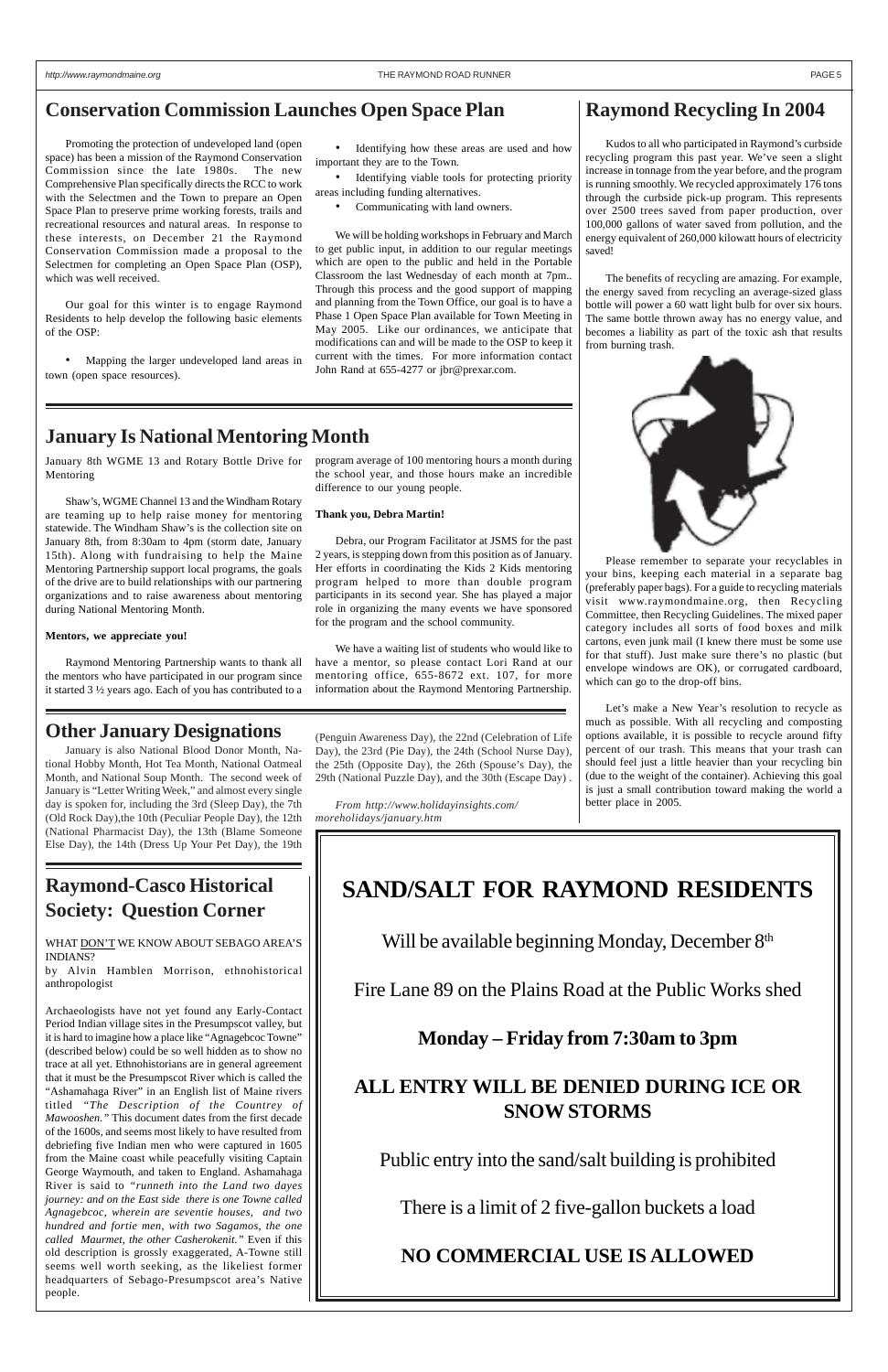Ms. Bottoms and her 2<sup>nd</sup> Grade Class at RES demonstrated that they "Meet the Standards" in their study of recycling with a unique Christmas tree created by the children through recycled materials.





### **Sea The World At RES**

Have you been in the Raymond Elementary School library recently to see the growing collection of fish and sea creatures added to the 'SEA THE WORLD" display? The large number of items now on the blue wall mean that RES students are reading lots of books this year. Students, teachers and parents know that the more children read, or are read to, the better learners they will be in school. Mrs. Keef and Ms. Richard want to encourage all students (and adults) to set high reading goals for the coming year. We want to fill the wall and "SEA THE WORLD".

### **Recycling At Raymond Elementary School**

By Coretta Scott King

The Martin Luther King, Jr. Holiday celebrates the life and legacy of a man who brought hope and healing to America. We commemorate as well the timeless values he taught us through his example -- the values of courage, truth, justice, compassion, dignity, humility and service that so radiantly defined Dr. King's character and empowered his leadership. On this holiday, we commemorate the universal, unconditional love, forgiveness and nonviolence that empowered his revolutionary spirit.

We commemorate Dr. King's inspiring words, because his voice and his vision filled a great void in our nation, and answered our collective longing to become a country that truly lived by its noblest principles. Yet, Dr. King knew that it wasn't enough just to talk the talk, that he had to walk the walk for his words to be credible. And so we commemorate on this holiday the man of action, who put his life on the line for freedom and justice every day, the man who braved threats and jail and beatings and who ultimately paid the highest price to make democracy a reality for all Americans.

The King Holiday honors the life and contributions of America's greatest champion of racial justice and equality, the leader who not only dreamed of a color-blind society, but who also lead a movement that achieved historic reforms to help make it a reality.

On this day we commemorate Dr. King's great dream of a vibrant, multiracial nation united in justice, peace and reconciliation; a nation that has a place at the table for children of every race and room at the inn for every needy child. We are called on this holiday, not merely to honor, but to celebrate the values of equality, tolerance and interracial sister and brotherhood he so compellingly expressed in his great dream for America.

It is a day of interracial and intercultural cooperation and sharing. No other day of the year brings so many peoples from different cultural backgrounds together in such a vibrant spirit of brother and sisterhood. Whether you are African-American, Hispanic or Native American, whether you are Caucasian or Asian-American, you are part of the great dream Martin Luther King, Jr. had for

America. This is not a black holiday; it is a peoples' holiday. And it is the young people of all races and religions who hold the keys to the fulfillment of his dream.

We commemorate on this holiday the ecumenical leader and visionary who embraced the unity of all faiths in love and truth. And though we take patriotic pride that Dr. King was an American, on this holiday we must also commemorate the global leader who inspired nonviolent liberation movements around the world. Indeed, on this day, programs commemorating my husband's birthday are being observed in more than 100 nations.

The King Holiday celebrates Dr. King's global vision of the world house, a world whose people and nations had triumphed over poverty, racism, war and violence. The holiday celebrates his vision of ecumenical solidarity, his insistence that all faiths had something meaningful to contribute to building the beloved community.

The Holiday commemorates America's pre-eminent advocate of nonviolence --- the man who taught by his example that nonviolent action is the most powerful, revolutionary force for social change available to oppressed people in their struggles for liberation.

This holiday honors the courage of a man who endured harassment, threats and beatings, and even bombings. We commemorate the man who went to jail 29 times to achieve freedom for others, and who knew he would pay the ultimate price for his leadership, but kept on marching and protesting and organizing anyway.

Every King holiday has been a national "teach-in" on the values of nonviolence, including unconditional love, tolerance, forgiveness and reconciliation, which are so desperately-needed to unify America. It is a day of intensive education and training in Martin's philosophy and methods of nonviolent social change and conflict-reconciliation. The Holiday provides a unique opportunity to teach young people to fight evil, not people, to get in the habit of asking themselves, "what is the most loving way I can resolve this conflict?"

On the King holiday, young people learn about the power of unconditional love even for one's adversaries as a way to fight injustice and defuse violent disputes. It is a time to show them the power of forgiveness in the healing process at the interpersonal as well as international levels.

Martin Luther King, Jr. Day is not only for celebration and remembrance, education and tribute, but above all a day of service. All across America on the Holiday, his followers perform service in hospitals and shelters and prisons and wherever people need some help. It is a day of volunteering to feed the hungry, rehabilitate housing, tutoring those who can't read, mentoring at-risk youngsters, consoling the broken-hearted and a thousand other projects for building the beloved community of his dream.

Dr. King once said that we all have to decide whether we "will walk in the light of creative altruism or the darkness of destructive selfishness. Life's most persistent and nagging question, he said, is `what are you doing for others?'" he would quote Mark 9:35, the scripture in which Jesus of Nazareth tells James and John "...whosoever will be great among you shall be your servant; and whosoever among you will be the first shall be the servant of all." And when Martin talked about the end of his mortal life in one of his last sermons, on February 4, 1968 in the pulpit of Ebenezer Baptist Church, even then he lifted up the value of service as the hallmark of a full life. "I'd like somebody to mention on that day Martin Luther King, Jr. tried to give his life serving others," he said. "I want you to say on that day, that I did try in my life...to love and serve humanity.

We call you to commemorate this Holiday by making your personal commitment to serve humanity with the vibrant spirit of unconditional love that was his greatest strength, and which empowered all of the great victories of his leadership. And with our hearts open to this spirit of unconditional love, we can indeed achieve the Beloved

Community of Martin Luther King, Jr.'s dream.

May we who follow Martin now pledge to serve humanity, promote his teachings and carry forward his legacy into the 21st Century.

### **The Meaning of the Martin Luther King, Jr. Holiday**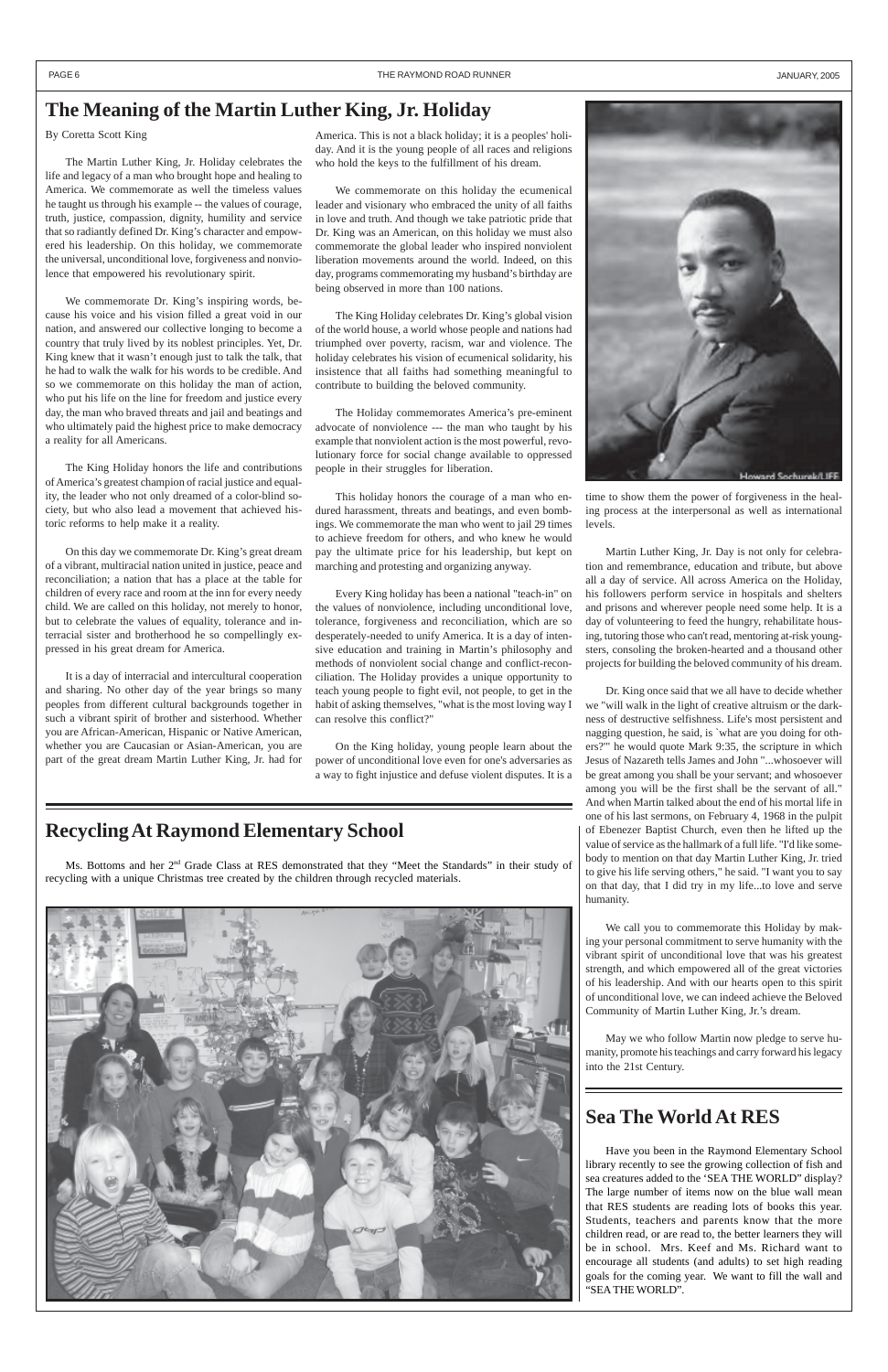Ms. Norma Richard, Principal, would like to thank those who donated funds to the Raymond Elementary School in honor of Vanessa Jordan. These funds were used to purchase the Magic Tree House series in hard cover for the school library. Former teachers remember

### **Raymond Elementary School Decked Out For The Holidays**

If you have driven by the Raymond Elementary School during the holiday season, you most likely noticed the beautiful balsam wreath that graced the front entry. We would like to thank the Lloy family of Balsam Ridge Farm for donating the beautiful wreath to the school.

#### By: Norma Richard, Principal

For the past several years teachers at the Raymond Elementary School and the Jordan-Small Middle School have spent a tremendous amount of time and energy revising the K–8 curriculums. These revisions bring our curriculum and instruction in alignment with Maine's Learning Results. This work has also meant significant changes in both teaching and learning as we work to meet both State mandates, through Maine's Learning Results, and the federal mandates outlined in No Child Left Behind.

The new ways that we assess and report student learning provide greater detail to guide teachers in their instruction and to inform parents about student progress towards meeting the standards. At the 1<sup>st</sup> trimester conferences in December, in addition to the report card, each parent received a packet of materials that outlined progress to date in Mathematics, English/Language Arts, and in meeting the Guiding Principles (these are the attitudes and skills needed to be a successful learner). Parents also received information about their student's performance on common local assessments. These materials may seem overwhelming to many parents. Teachers have also struggled over the past several years to make sense of and to implement the volumes of State

On November 16<sup>th</sup> the 6<sup>th</sup>, 7<sup>th</sup> and 8<sup>th</sup> grade math teams did a great job at the annual fall math meet. In the team competition the 6<sup>th</sup> graders finished 1<sup>st</sup> and the 8<sup>th</sup> graders finished 2nd. In the school wide competition, Jordan-Small Middle School finished first overall against 13 other teams.

In the individual 6<sup>th</sup> grade competition Drew Gagnon and Molly Cloutier tied for 2<sup>nd</sup>, and Beth Shively finished 3<sup>rd</sup>. In the 8<sup>th</sup> grade competition Zac VanBaars finished 3rd.

The 6<sup>th</sup> grade team members were: Drew Gagnon,

and federal requirements. I want to thank parents for their continuing interest and involvement, for asking wonderful questions during parent-teacher conferences, and for providing some very important feedback about the assessments and current reporting forms. Please note that report cards and other methods of reporting student progress are still in revision as we implement Raymond's local assessment system.

On Tuesday, November  $9<sup>th</sup>$  the  $5<sup>th</sup>$  and  $6<sup>th</sup>$  graders went to a math meet in the Portland Expo. We were dismissed from class at 1pm and left the school shortly after. The 6<sup>th</sup> grade math team consisted of Drew Gagnon, Chris MacDonald, Kyle Hargreaves, Molly Cloutier, Bethio (Elizabeth) Shively and Pokey (Jenna) Martyn-Fisher. After lots of hard work they gave awards to the top five people. Drew G. and Kyle H. from our 6<sup>th</sup> grade team tied with  $1<sup>st</sup>$  place. Then they announced the team winners. "First place is Jordan-Small Middle School," announced the judge. A roar of cheers went up from our table, and we rushed to the front of the room to receive the trophy. We exited the building, with the three girls holding on to it. After the meet we all went to Burger King for dinner. Then we settled down for the bus ride home, though it was rather hard to after all of the excitement.

The curriculum has changed at many grade levels as we completed the alignment of our science and social studies curriculums. This means that teachers have had to develop new units of study this year. First graders completed a study of rights and responsibilities this fall. The fourth grade trip to the Bryant Pond Conservation Camp was a great extension of their studies of biomes. The second grades recently completed a new unit on recycling. This unit was a great example of how learning integrates both content skills (identifying renewable resources) and attitudes (reusing and recycling as a way to conserve resources and save municipal funds). The children demonstrated their understanding of recycling by creating projects from recycled materials. The projects were outstanding and included a unique Christmas tree, created by Ms. Bottom's students with the assistance of Mr. Kelly, and now on display at the Raymond Village Library.

The 5<sup>th</sup> grade team consisted of Lucy Algeo, Sarah Small, Patrick LaChance and Sam Brockelbank. They came in 12<sup>th</sup> place out of 24 other teams and also did a very nice job.

### **Raymond Elementary School Report**

### **In Memory Of Vanessa Jordan**

Vanessa as a vibrant young girl who loved to read. The Magic Tree House books are favorites among the elementary children, and Vanessa will be remembered each time a student checks one out of the library.



### **Pine Tree Math League Results**

Beth Shively, Kyle Hargreaves, Molly Cloutier, Lindsay Webber and Alex O'Neill. The 7<sup>th</sup> grade team members were: Mary Beth Wiley, James Plummer and Sam Hutchinson. The 8th grade team members were: Zac VanBaars, Andrew O'Neill, Evan Flynn, Kees VanHaasteren, Patrick Martin and Josiah Coyle.

The two plaques and the trophy will be on display in the office. Congratulations to all three teams on a very successful math meet!

### **Sixth Grade Math Meet Victory**

By: Jenna Martyn-Fisher

Congratulations to both teams on a great first math meet of the year!

1 Paul Revere was born. (1735)

- 3 Construction began on the Brooklyn Bridge. (1870)
- 6 Samuel Morse demonstrates the telegraph. (1838)
- 7 Astronomer Galileo Galilei discovers four of Jupiter's moons. (1610)
- 9 The United Nations opens its headquarters in New York City. (1951)
- 10 The world's first underground passenger railway system opens in London. (1863)
- 14 The USA ratifies a treaty with England ending the Revolutionary war. (1784)
- 15 The Pentagon opens. (1943)
- 16 Operation Desert Storm begins to oust Saddam Hussein's' Iraqi forces from Kuwait. (1991)

17 The U.S. Supreme court rules that taping on home VCRs does not violate copyright laws. (1984)

20 The Beatles release "Meet the Beatles," their first album to the U.S., sparking a new "English invasion." (1964)

20 At 69 years, 349 days old, Ronald Reagan becomes the oldest person to become U.S. president. (1981)

21 Edward Jenner introduces the smallpox vaccine, which eventually leads to wiping out this deadly disease.(1799)

21 The first Kiwanis Club is formed in Detroit. (1915)

22 A historic Supreme Court decision, Roe vs. Wade, legalizes abortion. (1973)

23 The deadliest earthquake in history strikes Shansi, China, killing 830,000 people. (1556)

24 WWII Yalta Agreement signed by the U.S., England, and Russia. The agreement defined how Germany would be divided and administered after the war's end. (1945) 25 The first Winter Olympic Games begin in Chamonix, France. (1924)

- 25 The first Emmy awards were given out. (1949)
- 27 The Russians liberate Auschwitz in WWII. (1945)

27 Tragedy strikes the Apollo space program as a fire in the command module kills astronauts Lt. Col. Virgil "Gus" Grissom, Lt. Col. Edward H. White, and Lt. Cdr. Roger Chaffee. (1967)

28 U.S. space shuttle Challenger explodes 72 seconds after liftoff, killing the seven crew members. Among the crew was school teacher Christa McAuliffe. (1986) 29 Baseball's American League is founded. (1900)

30 Tet New Year offensive launched by Viet Cong guerillas in Vietnam. (1968) 31 Confederates appoint Robert E. Lee their Commander in Chief. (1861)

*From http://holidayinsights.com/history/history01.htm*

### **On This Day In January...**